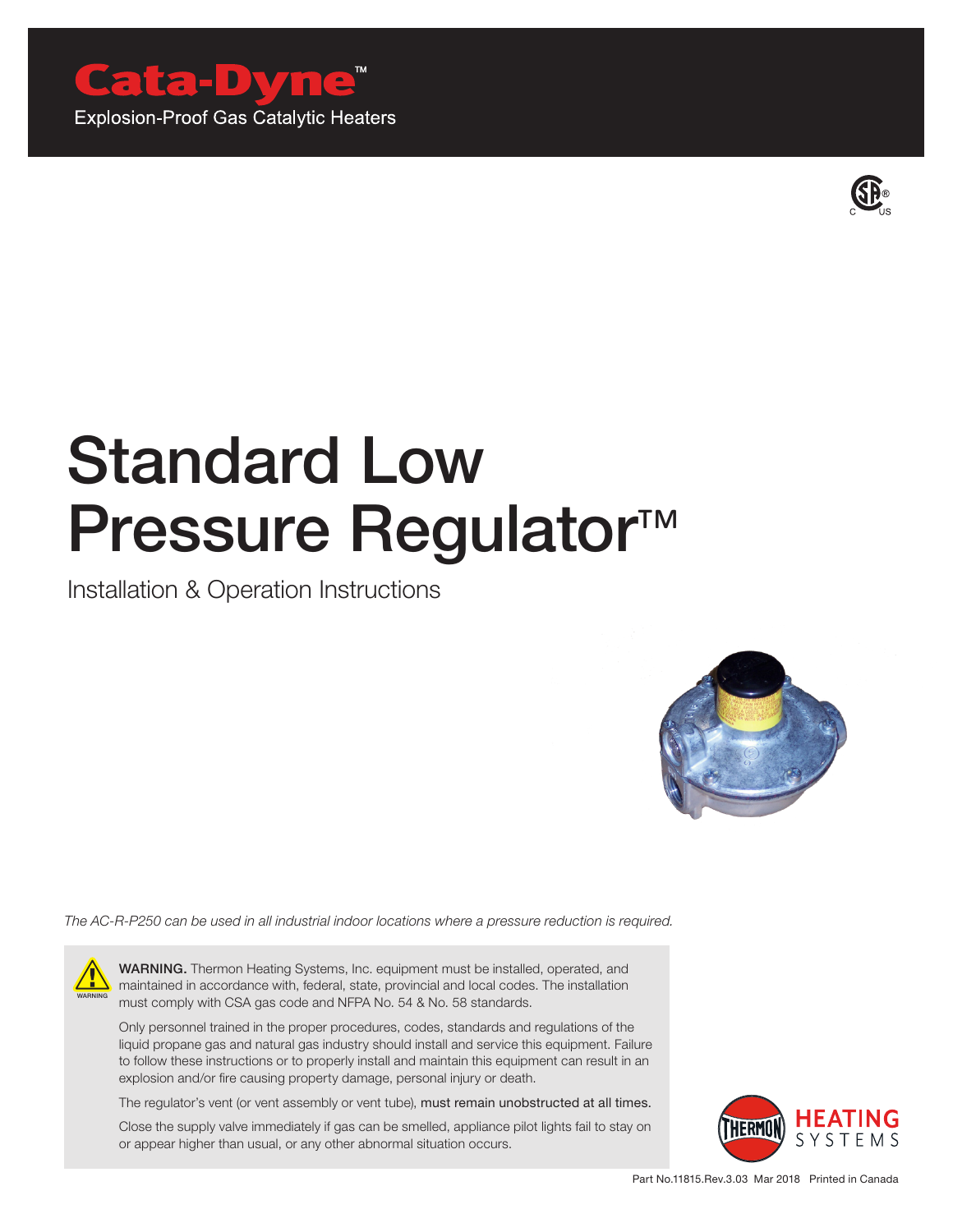## TABLE OF CONTENTS

| A. Introduction |                                   |   |
|-----------------|-----------------------------------|---|
|                 |                                   |   |
|                 | <b>B.</b> General Information     |   |
|                 |                                   |   |
|                 |                                   |   |
|                 | C. Installation & Adjustment      |   |
|                 |                                   |   |
|                 |                                   |   |
|                 | <b>D.</b> Overpressure Protection | З |
| E. Startup      |                                   |   |

## A. INTRODUCTION

### A.1 Scope of the Manual

This instruction manual covers installation for the following low‑pressure regulator: AC-R-P250.



Figure 1 Figure 2



## B. GENERAL INFORMATION

### B.1 P.E.D. Category

This product may be used as a safety accessory with pressure equipment in the following *Pressure Equipment Directive* (P.E.D.) 97/23/EC categories. It may also be used outside of the Pressure Equipment Directive using sound engineering practice (SEP) per below.

### Table 1 – P.E.D. Category

| <b>Product Size</b> | Categories | <b>Fluid Type</b> |
|---------------------|------------|-------------------|
| DN 6 (1/4")         | シート        |                   |

### B.2 Specifications

1. Maximum allowable inlet pressure

- 1.1 250 psig (1.7 MPa)
- 2. Outlet pressure standard setpoints available: 2.1 11" w.c.
	- 2.2 4.5" w.c.
- 3. Body sizes and end connection style 3.1 Inlet: 1/4" NPT
	- 3.2 Outlet: 3/8" NPT
- 4. Temperature capabilities
	- 4.1 -40°F to 130°F (-40°C to 55°C)
- 5. Vent size
	- 5.1 1/8" NPT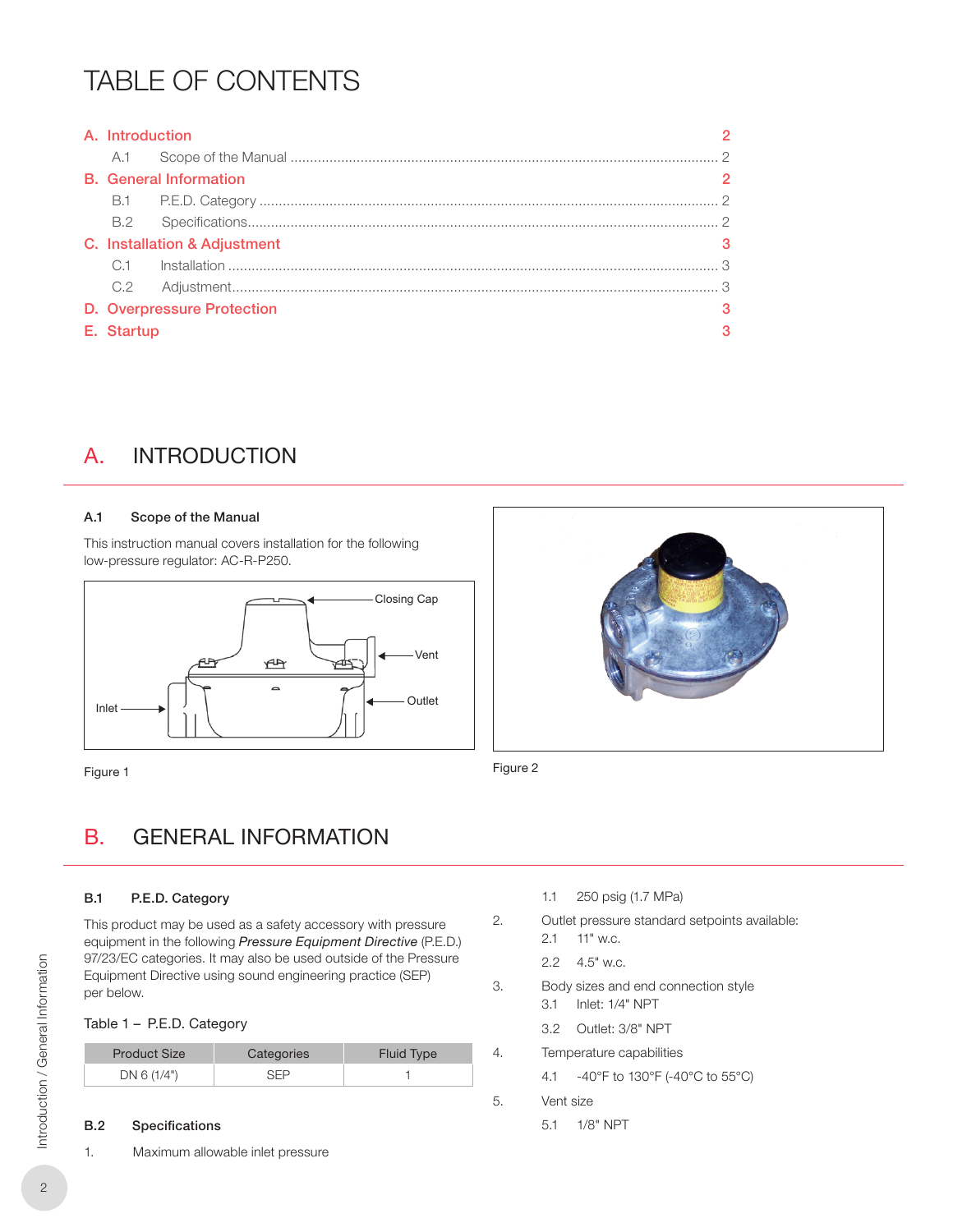

WARNING. Only qualified personnel should install a regulator. Regulators should be installed, operated, and maintained in accordance with applicable codes and regulations, and Thermon Heating Systems' instructions.

If the regulator vents fluid or a leak develops in the system, it indicates that replacement is required. Failure to take the regulator out of service immediately may create a hazardous condition.

Personal injury, equipment damage, or leakage due to escaping fluid or bursting of pressure-containing parts may result if this regulator is overpressured or is installed

### C.1 Installation



WARNING. Improper installation, adjustment, alteration, excessive vibration, service or maintenance can cause property damage, injury or death. Read the installation, operating and maintenance instructions thoroughly before installation or servicing this equipment.

Clean out all pipelines before installation of the regulator and check to be sure the regulator has not been damaged or has collected foreign material during shipping. For NPT bodies, apply pipe compound to the male pipe threads. Install the regulator in any position desired, unless otherwise specified, but be sure flow through the body is in the direction indicated by the arrow on the body.

NOTE: It is important that the regulator be installed so that the vent hold in the spring case is unobstructed at all times.

## D. OVERPRESSURE PROTECTION

The recommended pressure limitations are stamped on the regulator nameplate. Some type of overpressure protection is needed if the actual inlet pressure exceeds the maximum operating outlet pressure rating. Overpressure protection should also be provided if the regulator inlet pressure is greater than the safe working pressure of the downstream equipment.

## E. STARTUP

The regulator is factory set at approximately the midpoint of the spring range or the pressure requested, so an initial adjustment may be required to give the desired results. With proper installation completed and relief valves properly adjusted, slowly open the upstream and downstream shutoff valves.

where service conditions could exceed the limits given in the Specifications section, or where conditions exceed any ratings or the adjacent piping or piping connections.

To avoid such injury or damage, provide pressure-relieving or pressure-limiting devices (as required by the appropriate code, regulation, or standard) to prevent service conditions from exceeding limits.

Additionally, physical damage to the regulator could result in personal injury and property damage due to escaping fluid. To avoid such injury and damage, install the regulator in a safe location.

### C.2 Adjustment

Each regulator's outlet pressure is factory-set. If it becomes necessary to increase outlet pressure, remove the closing cap, Figure 1, page 2, and turn the adjusting screw clockwise. Turn the adjusting screw counterclockwise to decrease the outlet pressure. A pressure gauge is needed to determine the regulator's outlet setting after adjustment. Always replace the closing cap after adiustment.

Regulator operation below the maximum pressure limitations does not preclude the possibility of damage from external sources or debris in the line. The regulator should be inspected for damage after any overpressure condition.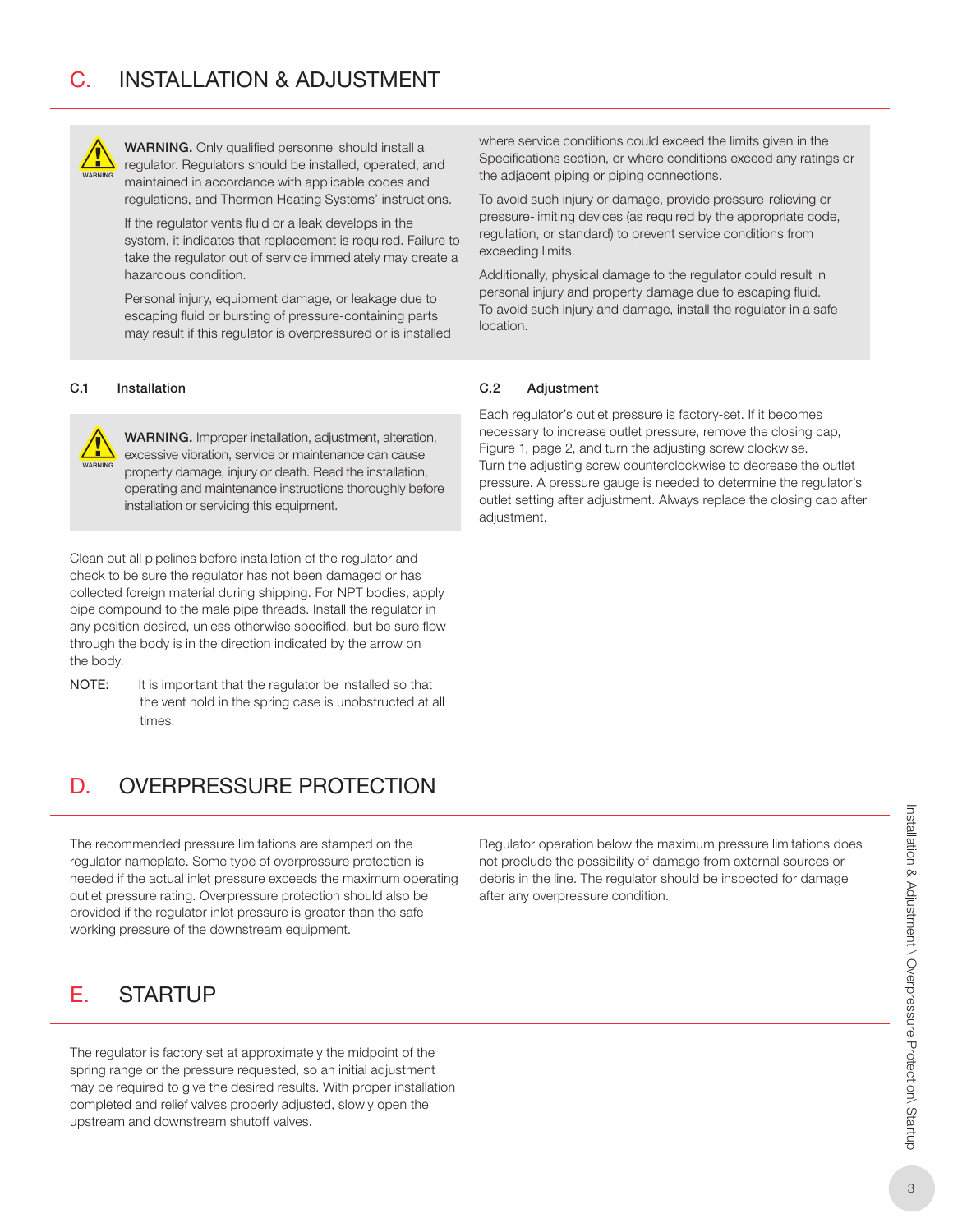## Cata-Dyne<sup>™</sup>

**Explosion-Proof Gas Catalytic Heaters** 

### PLEASE ADHERE TO INSTRUCTIONS IN THIS MANUAL

Failure to do so may be dangerous and may void certain provisions of your warranty.

For further assistance, please call 24hr hotline: 1.800.661.8529 (U.S.A. and Canada) Please have model and serial numbers available before calling.

WARRANTY: Under normal use the Company warrants to the purchaser that defects in material or workmanship will be repaired or replaced without charge for a period of 18 months from date of shipment, or 12 months from the start date of operation, whichever expires first. Any claim for warranty must be reported to the sales office where the product was purchased for authorized repair or replacement within the terms of this warranty.

Subject to State or Provincial law to the contrary, the Company will not be responsible for any expense for installation, removal from service, transportation, or damages of any type whatsoever, including damages arising from lack of use, business interruptions, or incidental or consequential damages.

The Company cannot anticipate or control the conditions of product usage and therefore accepts no responsibility for the safe application and suitability of its products when used alone or in combination with other products. Tests for the safe application and suitability of the products are the sole responsibility of the user.

This warranty will be void if, in the judgment of the Company, the damage, failure or defect is the result of:

- Vibration, radiation, erosion, corrosion, process contamination, abnormal process conditions, temperature and pressures, unusual surges or pulsation, fouling, ordinary wear and tear, lack of maintenance, incorrectly applied utilities such as voltage, air, gas, water, and others or any combination of the aforementioned causes not specifically allowed for in the design conditions or,
- Any act or omission by the Purchaser, its agents, servants or independent contractors which for greater certainty, but not so as to limit the generality of the foregoing, includes physical, chemical or mechanical abuse, accident, improper installation of the product, improper storage and handling of the product, improper application or the misalignment of parts.

**Edmonton** 1-780-466-3178 F 780-468-5904 5918 Roper Road Alberta, Canada T6B 3E1 Oakville 1-800-410-3131 1-905-829-4422 F 905-829-4430 No warranty applies to paint finishes except for manufacturing defects apparent within 30 days from the date of installation.

The Company neither assumes nor authorizes any person to assume for it any other obligation or liability in connection with the product(s).

The Purchaser agrees that all warranty work required after the initial commissioning of the product will be provided only if the Company has been paid by the Purchaser in full accordance with the terms and conditions of the contract.

The Purchaser agrees that the Company makes no warranty or guarantee, express, implied or statutory, (including any warranty of merchantability or warranty of fitness for a particular purpose) written or oral, of the Article or incidental labour, except as is expressed or contained in the agreement herein.

LIABILITY: Technical data contained in the catalog or on the website is subject to change without notice. The Company reserves the right to make dimensional and other design changes as required. The Purchaser acknowledges the Company shall not be obligated to modify those articles manufactured before the formulation of the changes in design or improvements of the products by the Company.

The Company shall not be liable to compensate or indemnify the Purchaser, end user or any other party against any actions, claims, liabilities, injury, loss, loss of use, loss of business, damages, indirect or consequential damages, demands, penalties, fines, expenses (including legal expenses), costs, obligations and causes of action of any kind arising wholly or partly from negligence or omission of the user or the misuse, incorrect application, unsafe application, incorrect storage and handling, incorrect installation, lack of maintenance, improper maintenance or improper operation of products furnished by the Company.



| Orillia        | Houston        | Denver         |
|----------------|----------------|----------------|
| 1-877-325-3473 | 1-855-219-2101 | 1-855-244-3128 |
| 1-705-325-3473 | 1-281-506-2310 | 1-303-979-7339 |
| F 705-325-2106 | F 281-506-2316 | F303-979-7350  |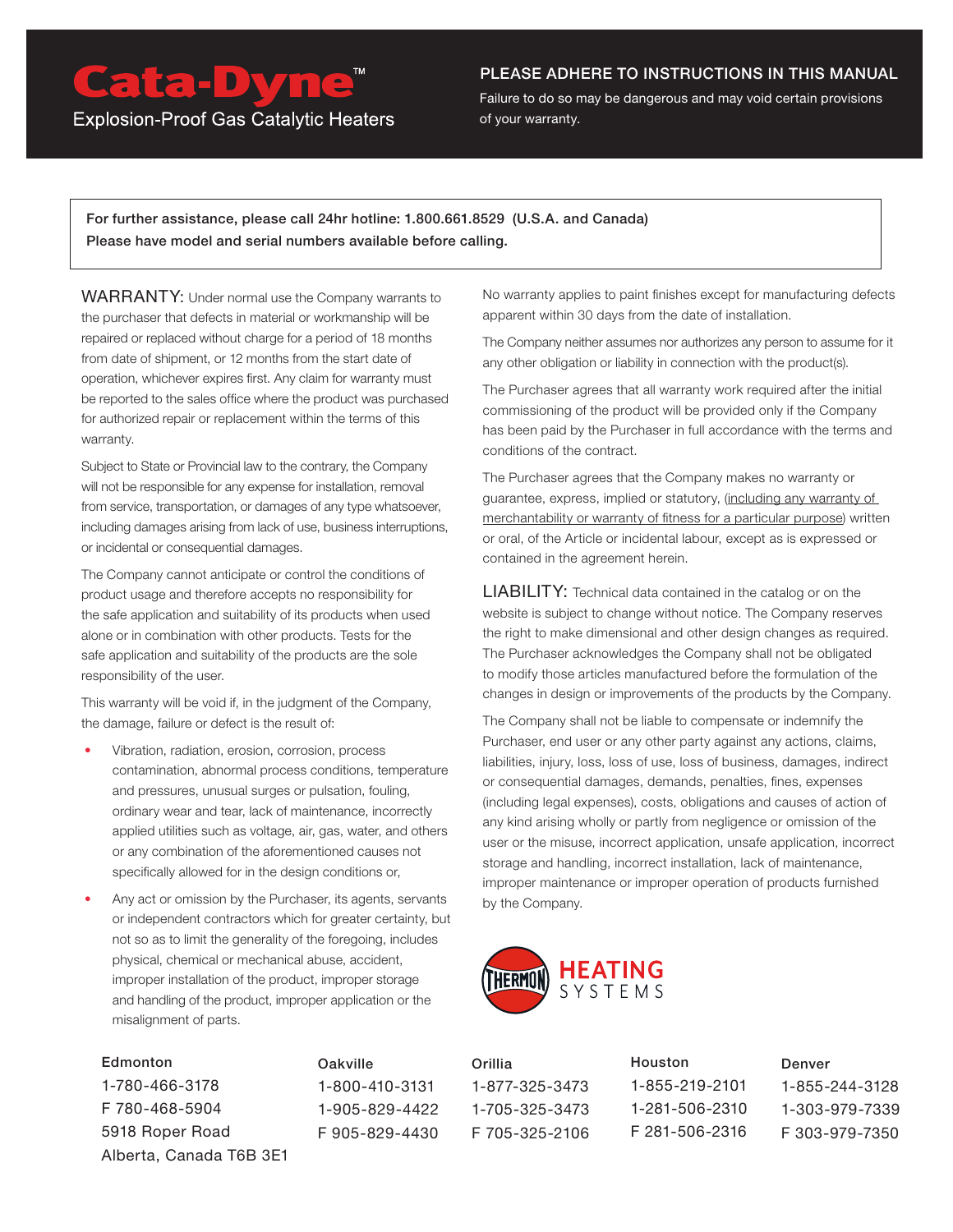



# Régulateur basse pression standard

Installation & Operation Instructions



*L'AC-R-P250 peut être utilisé dans tous les locaux industriels où une réduction de pression est requise.*



MIS EN GARDE. L'équipement des systèmes de traçage de Thermon Heating Systems Inc. doit être installé, utilisé et entretenu conformément aux codes fédéraux, d'état, provinciaux et locaux. L'installation doit être conforme au code CSA relatif au gaz CSA et aux normes NFPA n° 54 et n° 58.

Seul du personnel formé aux procédures, codes, normes et règlements appropriés de l'industrie du gaz propane liquide et du gaz naturel doit installer et entretenir cet équipement. Le non-respect de ces instructions ou une installation et un entretien inappropirés de cet équipement peuvent entraîner une explosion et/ou un incendie endommageant des biens matériels, blesser ou provoquer la mort de quelqu'un.

L'évent du régulateur (ou l'assemblage de l'évent, ou le tube de l'évent) doit rester libre de toute obstruction à tout moment.

Fermez la vanne d'alimentation immédiatement si une odeur de gaz se dégage, si les témoins lumineux de l'appareil ne s'allument pas ou semblent plus brillants que d'habitude, ou si toute autre situation anormale se produit.



mars 2018 Imprimé au Canada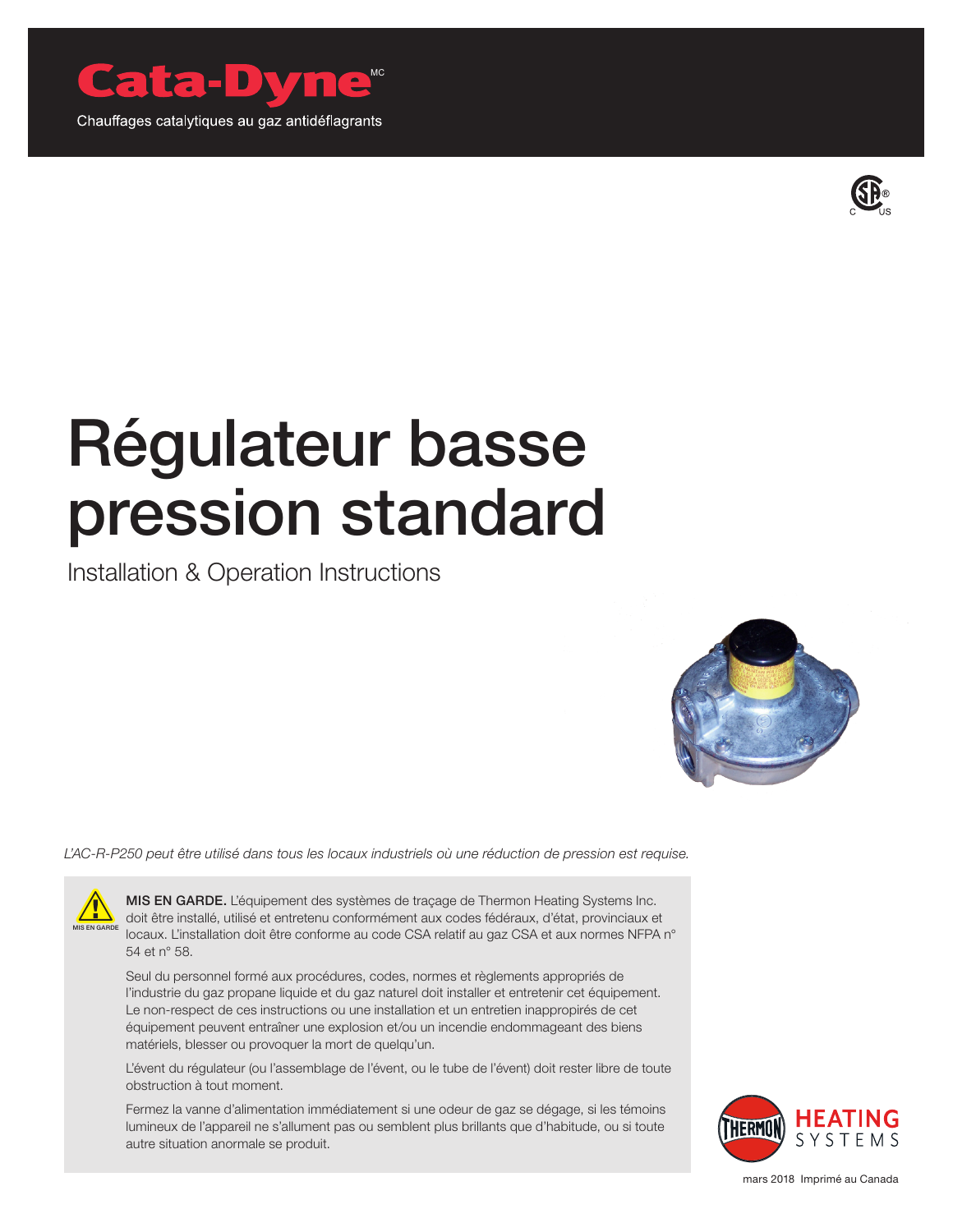## TABLE DES MATIÈRES

| A. Introduction            |                                    |  |
|----------------------------|------------------------------------|--|
| A.1                        |                                    |  |
|                            | B. Informations générales          |  |
|                            |                                    |  |
| B.2                        |                                    |  |
| C. Installation et réglage |                                    |  |
| C.1                        |                                    |  |
| C.2                        |                                    |  |
|                            | D. Protection contre la surpession |  |
| E. Démarrage               |                                    |  |

## A. INTRODUCTION

### A.1 Portée du manuel

Ce manuel d'instruction couvre les installations pour le régulateur basse pression suivant : AC-R-P250.



Figure 2

### Figure 1

## B. INFORMATIONS GÉNÉRALES

### B.1 P.E.D. Catégorie

Ce produit peut être utilisé en tant qu'accessoire de sécurité avec équipement sous pression dans la Directive sur les équipements sous pression (P.E.D.) suivante : Catégories 97/23/EC : Il peut également être utilisé en dehors de la Directive sur les équipements sous pression avec la technique d'ingénierie sonore (SEP) cidessous.

| Tableau 1 – P.E.D. Catégorie |  |  |
|------------------------------|--|--|
|------------------------------|--|--|

| Dimensions du<br>produit | Catégories | Type de fluide |  |
|--------------------------|------------|----------------|--|
| DN 6 (1/4")              |            |                |  |

### B.2 Spécifications

- 1. Pression d'entrée maximale admissible
	- 1.1 250 PSIG (1.7 MPA)
- 2. Points de consigne standard de pression de sortie disponibles
	- 2.1 11 po w.c.
	- 2.2 4.5 po w.c.
- 3. Dimensions du corps et style de connexion d'extrémité
	- 3.1 Entrée: 1/4 po NPT
	- 3.2 Sortie: 3/5 po NPT
- 4. Capacités de température
	- 4.1 -40°F à 130°F (-40°C à 55°C)
- 5. Dimensions de l'évent
	- 5.1 1/8 po NPT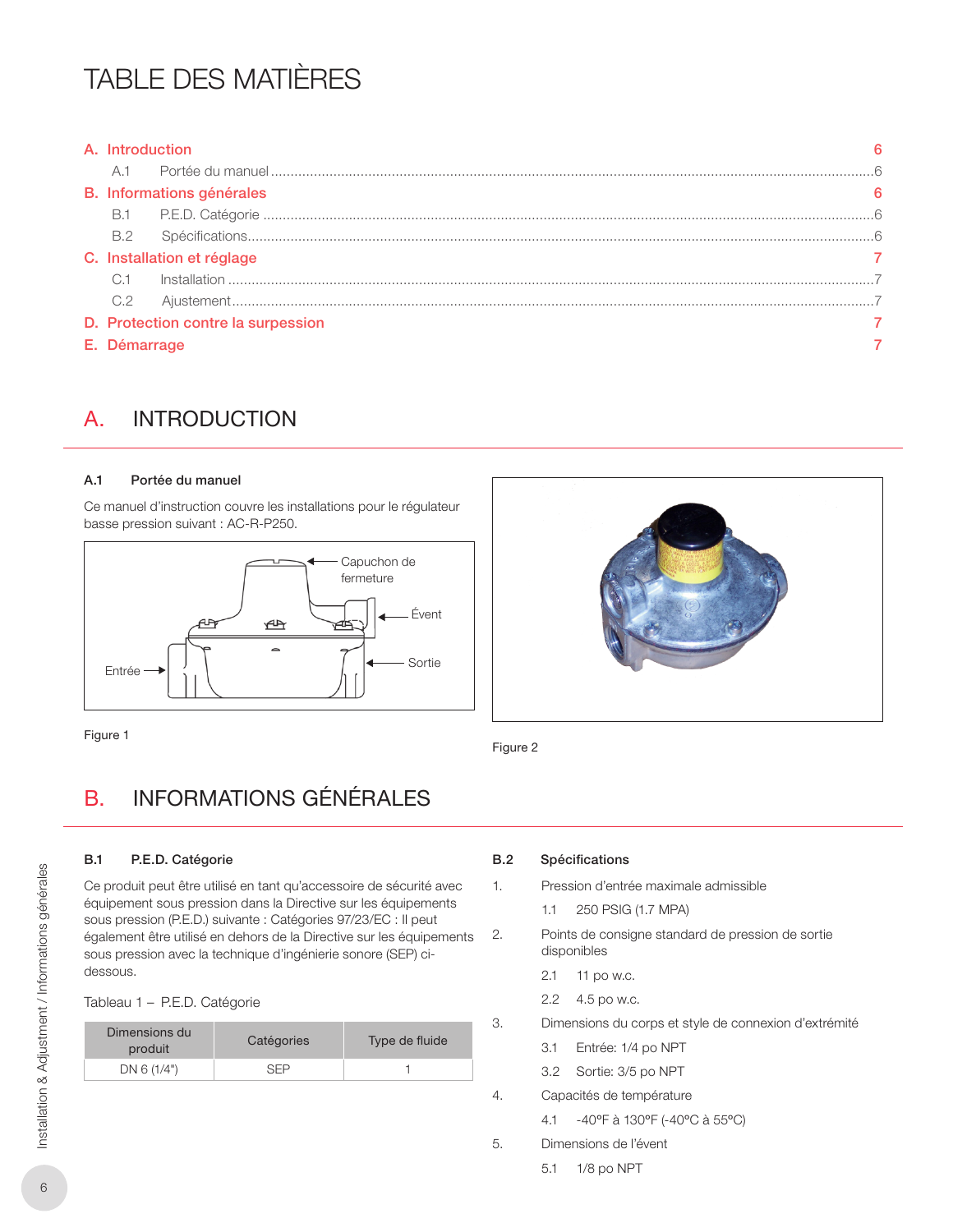

MIS EN GARDE. Seul du personnel qualifié doit installer un régulateur. Les régulateurs doivent être installés, utilisés et entretenus conformément aux codes et règlements applicables et aux instructions des systèmes de traçage de Thermon Heating Systems Inc.

Si l'évent du régulateur évacue du fluide ou si une fuite se produit dans le système, cela indique qu'un remplacement est nécessaire. Ne pas mettre immédiatement le régulateur hors service peut créer une situation dangereuse.

Des blessures corporelles, des dommages matériels ou des fuites dues à des écoulements de fluide ou à l'éclatement de pièces sous pression peuvent survenir si ce régulateur est en surpression ou s'il est installé

### C.1 Installation



MIS EN GARDE. Une installation, un ajustement, une modification inappropriés, une vibration excessive, un entretien ou une maintenance inadéquats peuvent causer des dommages matériels, des blessures ou la mort. Lisez attentivement les instructions d'installation, de fonctionnement et de maintenance avant d'installer ou d'entretenir cet équipement.

Nettoyez toutes les canalisations avant l'installation du régulateur et vérifiez que le régulateur n'a pas été endommagé ou si des corps étrangers se sont introduits pendant le transport. Pour les corps en NPT, appliquez un composé de tuyau sur les filetages des tuyaux mâles. Installez le régulateur dans la position désirée, sauf indication contraire, mais assurez-vous que l'écoulement à travers le corps s'effectue dans la direction indiquée par la flèche sur le corps.

lorsque les conditions de service risquent de dépasser les limites spécifiées dans la section Spécifications, ou lorsque les conditions dépassent les caractéristiques nominales, la tuyauterie adjacente ou les raccordements de la tuyauterie.

Pour éviter de telles blessures ou de tels dommages, prévoyez des dispositifs de décompression ou de limitation de la pression (conformément au code, à la réglementation ou à la norme appropriés) pour éviter que les conditions de service ne dépassent les limites.

De plus, des dommages physiques au régulateur peuvent entraîner des blessures corporelles et des dommages matériels en raison de l'échappement de liquide. Installez le régulateur dans un endroit sûr pour éviter de tels blessures et dommages.

Remarque: Il est important que le régulateur soit installé de manière à ce que la prise d'évent dans le boîtier du ressort ne soit obstruée à aucun moment.

### C.2 Ajustement

La pression de sortie de chaque régulateur est réglée en usine. S'il devient nécessaire d'augmenter la pression de sortie, retirez le capuchon de fermeture, Figure 1, page 2, et tournez la vis de réglage dans le sens des aiguilles d'une montre. Tournez la vis de réglage dans le sens contraire des aiguilles d'une montre pour diminuer la pression de sortie. Une jauge de pression est requise pour déterminer le réglage de la sortie du régulateur après l'ajustement. Remettez toujours le capuchon de fermeture en place après l'ajustement.

## D. PROTECTION CONTRE LA SURPESSION

Les limites de pression recommandées sont indiquées sur la plaque signalétique du régulateur. Un certain type de protection contre la surpression est nécessaire si la pression d'entrée réelle dépasse la pression nominale de sortie maximale. Une protection contre la surpression doit également être fournie si la pression d'entrée du régulateur est supérieure à la pression de service sécuritaire de l'équipement en aval.

Le fonctionnement du régulateur en dessous des limites de pression maximales n'exclut pas la possibilité de dommages provenant de sources externes ou de débris dans la ligne. Le régulateur doit être inspecté pour détecter tout dommage éventuel après toute condition de surpression.

## E. DÉMARRAGE

Le régulateur est réglé en usine à peu près au milieu de la gamme de ressorts ou à la pression demandée, de sorte qu'un ajustement initial peut être nécessaire pour obtenir les résultats souhaités. Une fois l'installation effectuée de manière appropriée et les vannes de décharge correctement réglées, ouvrez lentement les vannes d'arrêt en amont et en aval.